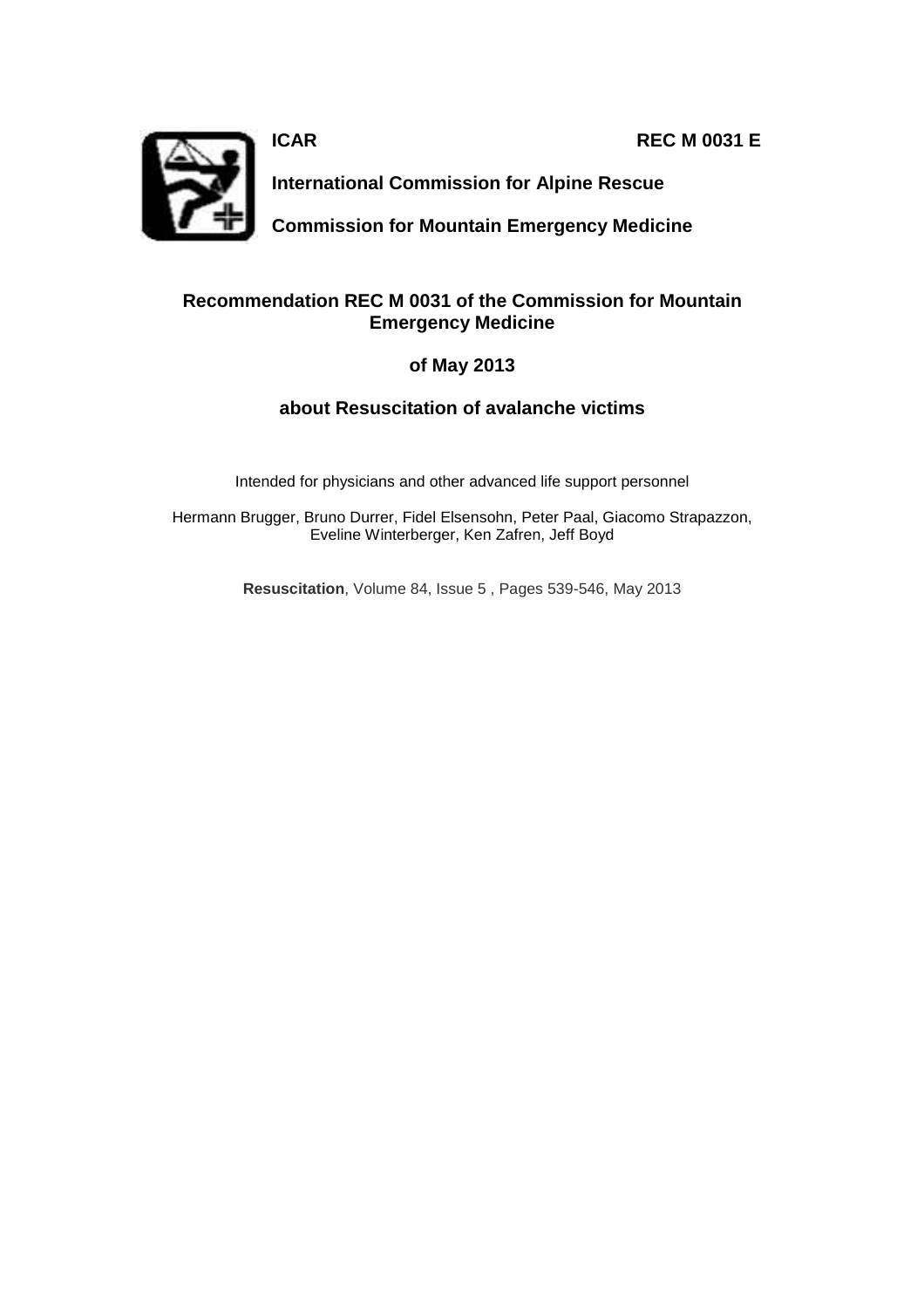Contents lists available at SciVerse [ScienceDirect](http://www.sciencedirect.com/science/journal/03009572)

# Resuscitation



iournal homepage: [www.elsevier.com/locate/resuscitation](http://www.elsevier.com/locate/resuscitation)



Resuscitation great

# Resuscitation of avalanche victims: Evidence-based guidelines of the international commission for mountain emergency medicine (ICAR MEDCOM) Intended for physicians and other advanced life support personnel\*

Hermann Brugger<sup>a,∗</sup>, Bruno Durrer<sup>b</sup>, Fidel Elsensohn<sup>c</sup>, Peter Paal<sup>d</sup>, Giacomo Strapazzon<sup>a</sup>, Eveline Winterberger<sup>e</sup>, Ken Zafren<sup>f</sup>, Jeff Boyd<sup>g</sup>

a International Commission for Mountain Emergency Medicine ICAR MEDCOM, Institute of Mountain Emergency Medicine, EURAC Research, Drususallee 1, I-39100 Bozen/Bolzano, Italy

<sup>b</sup> International Commission for Mountain Emergency Medicine ICAR MEDCOM, Air Glaciers, CH-3822 Lauterbrunnen, Switzerland

<sup>c</sup> International Commission for Mountain Emergency Medicine ICAR MEDCOM, Austrian Mountain Rescue Service, Schloesslestrasse 36, A-6832 Roethis, Austria

<sup>d</sup> International Commission for Mountain Emergency Medicine ICAR MEDCOM, Department of Anaesthesiology and Critical Care Medicine, Innsbruck Medical University, Anichstrasse 35, A-6020 Innsbruck, Austria

<sup>e</sup> International Commission for Mountain Emergency Medicine ICAR MEDCOM, Swiss Air Rescue Service REGA, Englerweg 10, CH-3860 Meiringen, Switzerland

f International Commission for Mountain Emergency Medicine ICAR MEDCOM, Division of Emergency Medicine, Stanford University Medical Center, California, 10181 Curvi St., Anchorage, AK, 99507, USA

<sup>g</sup> International Commission for Mountain Emergency Medicine ICAR MEDCOM, Department of Emergency Medicine, Mineral Springs Hospital, Box 400, Bow Avenue, Banff, AB, T1L 1A5, Canada

# a r t i c l e i n f o

Article history: Received 2 September 2012 Received in revised form 14 October 2012 Accepted 23 October 2012

Keywords: Avalanche Extracorporeal circulation Hypothermia Resuscitation Rewarming

# A B S T R A C T

Background: In North America and Europe ∼150 persons are killed by avalanches every year.

Methods: The International Commission for Mountain Emergency Medicine (ICAR MEDCOM) systematically developed evidence-based guidelines and an algorithm for the management of avalanche victims using a worksheet of 27 Population Intervention Comparator Outcome questions. Classification of recommendations and level of evidence are ranked using the American Heart Association system. Results and conclusions: If lethal injuries are excluded and the body is not frozen, the rescue strategy is governed by the duration of snow burial and, if not available, by the victim's core-temperature. If burial time ≤35 min (or core-temperature ≥32 °C) rapid extrication and standard ALS is important. If burial time >35 min and core-temperature <32 ◦C, treatment of hypothermia including gentle extrication, full body insulation, ECG and core-temperature monitoring is recommended, and advanced airway management if appropriate. Unresponsive patients presenting with vital signs should be transported to a hospital capable of active external and minimally invasive rewarming such as forced air rewarming. Patients with cardiac instability or in cardiac arrest (with a patent airway) should be transported to a hospital for extracorporeal membrane oxygenation or cardiopulmonary bypass rewarming. Patients in cardiac arrest should receive uninterrupted CPR; with asystole, CPR may be terminated (or withheld) if a patient is lethally injured or completely frozen, the airway is blocked and duration of burial >35 min, serum potassium >12 mmol  $L^{-1}$ , risk to the rescuers is unacceptably high or a valid do-not-resuscitate order exists. Management should include spinal precautions and other trauma care as indicated.

© 2012 Elsevier Ireland Ltd. All rights reserved.

## **1. Introduction**

In North America and Europe ∼150 persons are killed by avalanches every year, $1$  with most triggered by skiers, snowboarders and, in the USA and Canada, by snowmobilers.<sup>2</sup> Avalanches inflict even higher death tolls in developing countries; for instance avalanches claimed 284 lives in South East Anatolia in 1992, >200 in Kashmir in 1995 and 135 in Kashmir in 2012. The total number of persons in avalanche terrain is unobtainable and mortality in these activity groups can only be roughly estimated. The first recommendations for on-site management and transport of avalanche victims,

 $\mathrm{\acute{e}t}\,$  A Spanish translated version of the abstract of this article appears as Appendix in the final online version at [http://dx.doi.org/10.1016/j.resuscitation.2012.10.020.](http://dx.doi.org/10.1016/j.resuscitation.2012.10.020) Corresponding author at: Institute of Mountain Emergency Medicine, EURAC

Research, Drususallee 1, Bozen/Bolzano, Italy. Tel.: +39 0471 055541; fax: +39 0471 055549.

E-mail addresses: [hermann.brugger@eurac.edu](mailto:hermann.brugger@eurac.edu) (H. Brugger), [bd@caremed.ch](mailto:bd@caremed.ch) (B. Durrer), [fidel.elsensohn@aon.at](mailto:fidel.elsensohn@aon.at) (F. Elsensohn), [peter.paal@uki.at](mailto:peter.paal@uki.at) (P. Paal), [giacomo.strapazzon@eurac.edu](mailto:giacomo.strapazzon@eurac.edu) (G. Strapazzon), [evelinewinter@bluewin.ch](mailto:evelinewinter@bluewin.ch) (E. Winterberger), [zafren@alaska.com](mailto:zafren@alaska.com) (K. Zafren), [zmtndoc@telus.net](mailto:zmtndoc@telus.net) (J. Boyd).

<sup>0300-9572/\$</sup> – see front matter © 2012 Elsevier Ireland Ltd. All rights reserved. [http://dx.doi.org/10.1016/j.resuscitation.2012.10.020](dx.doi.org/10.1016/j.resuscitation.2012.10.020)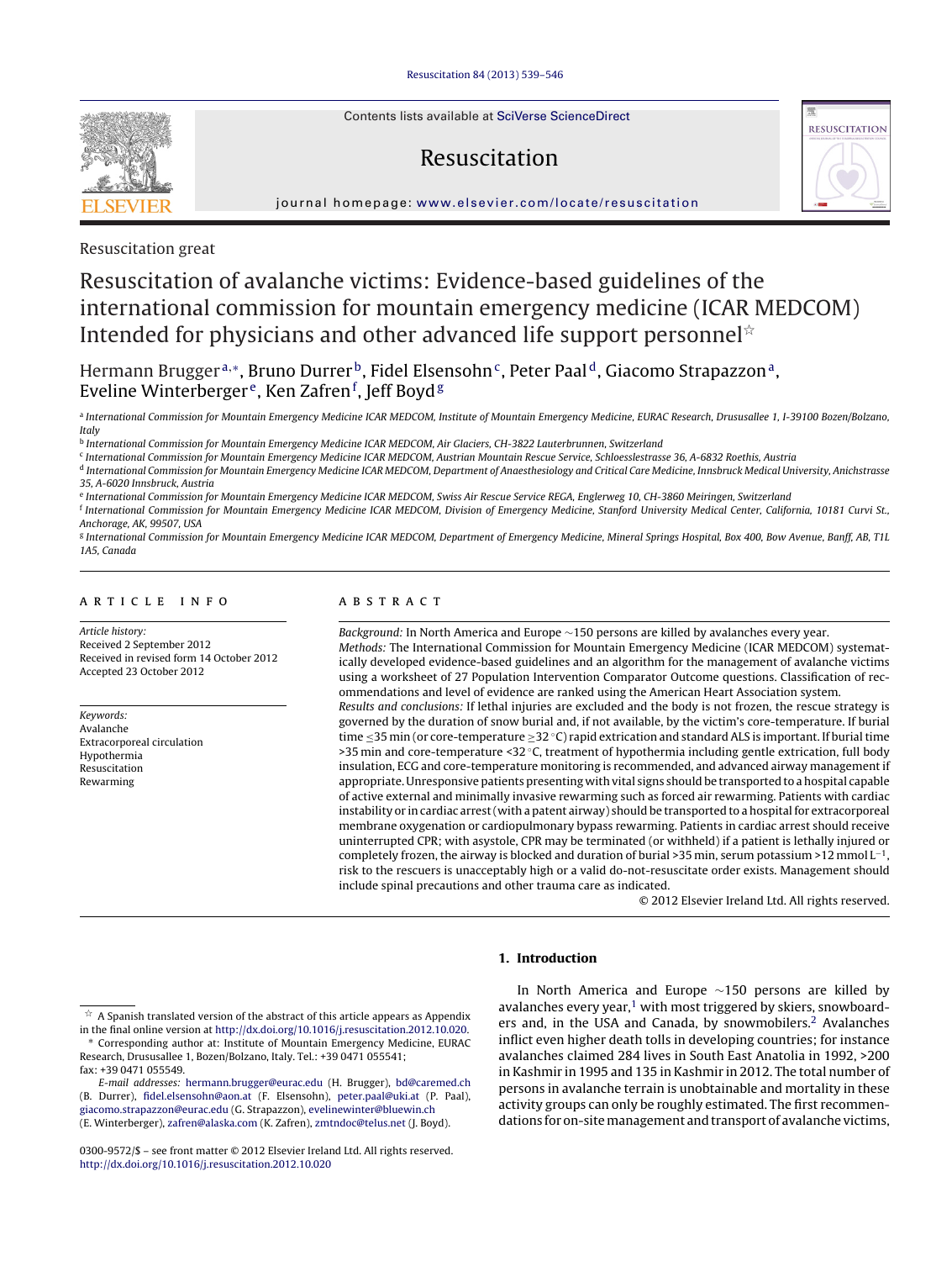based on survival analyses,  $3,4$  case reports<sup>5</sup> and case series,  $6-9$ were proposed in 1996<sup>10</sup> and 2001.<sup>4</sup> The International Commission for Mountain Emergency Medicine (ICAR MEDCOM) established official consensus guidelines including an algorithm in 2002.11 A systematic review of four prognostic factors<sup>12</sup> and an International Liaison Committee on Resuscitation (ILCOR) worksheet process were the basis of the recommendations for avalanche resuscitation in the 2010 Resuscitation Guidelines.<sup>13,14</sup> Recommendations for transport and treatment decisions of hypothermic patients including avalanche victims have been recently developed.<sup>15</sup> The ICAR MEDCOM sought to systematically develop evidence-based guidelines using a structured worksheet with the mandate to obtain final consensus among the ICAR MEDCOM.

#### **2. Methods**

The objectives, inclusion/exclusion criteria, working group and worksheet of 27 Population Intervention Comparator Outcome (PICO) questions (supplementary data) derived from earlier avalanche resuscitation recommendations<sup>4</sup> were developed by the ICAR MEDCOM at a TOPIC meeting. The electronic database of Medline was searched via PubMed with the search terms (avalanche [All Fields]) and (hypothermia [All Fields]) and the database of EMBASE via OVID with (avalanche {Including Related Terms}) and (hypothermia {Including Related Terms}). The Cochrane Database of Systematic Reviews was searched with the terms (avalanche) and (accidental hypothermia). Additional hand searching of articles, reference texts and reference lists was also performed. All articles relevant to clinical management of victims of snow avalanches and related accidental hypothermia were extracted for further review. These were evaluated for quality and relevance to the PICO questions and recommendations were developed at a SCI-ENCE meeting. The recommendations were further examined and consensus was reached at a MANUSCRIPT meeting in Åre, Sweden, in October 2011. Classification of recommendations and level of evidence are ranked using the American Heart Association (AHA) system (Table 1).

## **3. Findings and recommendations**

From a total of 3530 retrieved citations, 96 articles were classified as relevant and were subjected to full review.

# Survival probability

The overall survival rate of avalanche victims is 77%  $(1453/1886).<sup>4</sup>$  Survival depends on the grade and duration of burial and the pathological processes of asphyxia, trauma and hypothermia.

# Grade of burial

Analysis of a Swiss sample showed that 39% (735/1886) of victims involved in an avalanche were completely buried, with survival in complete burials (i.e. burial of the head and chest<sup>1</sup>) of 47.6%  $(350/735)$  versus 95.8% (1103/1151) in partial burials.<sup>4</sup> Grade of burial is the strongest single factor for survival.

#### Duration of burial

Biostatistical survival analysis of critically buried victims<sup>1</sup> in Switzerland and Canada shows a progressive non-linear reduction in survival as duration of burial increases and distinct phases. $3,4,16$ In Switzerland, survival probability remains above 80% until 18 min after burial ("survival phase") and plummets thereafter to 32% ("asphyxia phase"), whereas the Canadian survival curve shows an earlier and steeper decline from 77% at 10 min to 7% at 35 min, which reflects a greater mortality from trauma and an earlier onset of asphyxia due to denser snow in some regions of Canada<sup>16,17</sup> (Fig. 1). Supportively, hypoxia has been shown to be correlated to snow density in an experimental study.<sup>18</sup> Another identifiable decrease in survival occurs at 90 min due to hypothermia combined with hypoxia and hypercapnia. $4$  The duration of burial is therefore an indication of pathology and should dictate treatment strategy.

# 3.1. Asphyxia

Asphyxia was found to be the most common cause of death in three case series that relied on autopsy, full forensic external examination and/or pre-mortem clinical findings.<sup>16,19,20</sup> Asphyxia may occur in combination with trauma and hypothermia.16

#### 3.1.1. Expediency

Survival decreases rapidly in the "asphyxia phase", i.e. in the first 35 min.3,4,17

Recommendations. Companions should locate and extricate buried victims expeditiously (Class 1, LOE B).

Organized rescue should be mobilized early (Class I, LOE B).

## 3.1.2. Duration of burial and airway patency

A systematic review<sup>12</sup> confirmed that a patent airway was essential for survival for >35 min of critical burial, with four of the analyzed retrospective studies describing survival to hospital discharge in victims buried >60 min who were found with patent airways. No survivors were reported in any of the 14 casecontrol and case series for victims with an obstructed airway and >35 min of burial. A prospective, randomized, crossover experimental study found that when breathing into a simulated air pocket subjects achieved a steady state of survivable hypoxia for at least 20 min in 39% (11/28) of uninterrupted tests.18 Other prospective experimental studies have indicated that redirecting gas exchange away from an air pocket, such as might occur in avalanche debris with large blocks or an opening to environmental air, improves oxygenation.21–23

Recommendation. If burial >35 min, airway patency should be determined upon exposure of the face (Class I, LOE A).

The ancillary presence of an air pocket should be determined by digging from the side of the victim in order to not harm the victim or destroy the air pocket (Class I, LOE C).

#### 3.1.3. Resuscitation

Resuscitation guidelines recommend standard CPR in hypoxaemic cardiopulmonary arrest.<sup>13,14</sup> Ventilation should be combined with chest compressions, as compression-only CPR is inappropriate for avalanche burial.

Recommendations. Factors and decisions are integrated inamanagement algorithm (Fig. 2) (Class IIa, LOE C).

For victims buried <35 min found in cardiac arrest, presume asphyxia and initiate standard CPR with ventilations as soon as the head and chest are free regardless of airway patency (Class I, LOE B).

For victims buried >35 min found in non-asystolic cardiac arrest with a patent airway but who are not hypothermic ( $\geq$ 32 °C), presume asphyxia and initiate standard CPR with ventilations as soon as the head and chest are free (Class IIa, LOE B).

 $^1\,$  In Europe the term completely buried refers to burial of at least the head and chest. In North America the term completely buried is reserved for when the individual is totally buried beneath the snow surface and partially buried–critical for when the individual is partially buried with at least the head under the snow surface and with breathing impaired.57,58 The term critical burial will be used hereafter to identify burials that impair breathing and therefore risk asphyxia.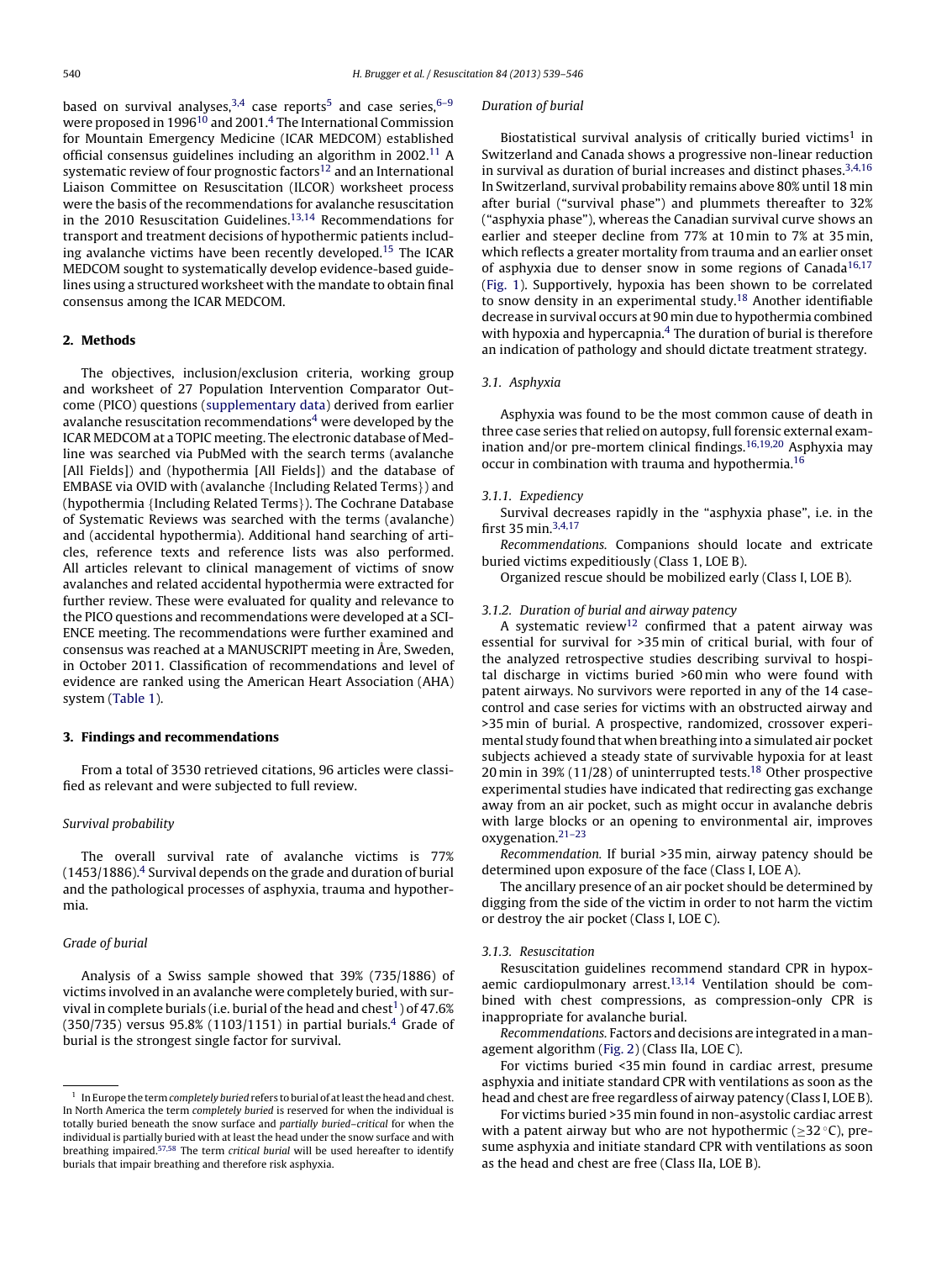#### **Table 1**

Classification of recommendations and level of evidence according to the ACCF/AHA task force on practice guidelines.<sup>4</sup>

|                                                                              | Size of treatment effect                                                                     |                                                                                                 |                                                                                           |                                                                                                 |  |  |
|------------------------------------------------------------------------------|----------------------------------------------------------------------------------------------|-------------------------------------------------------------------------------------------------|-------------------------------------------------------------------------------------------|-------------------------------------------------------------------------------------------------|--|--|
| LEVEL (Quality) of evidence (LOE)                                            |                                                                                              |                                                                                                 |                                                                                           |                                                                                                 |  |  |
|                                                                              | <b>CLASS I</b><br>Benefit »> Risk<br>Procedure/Treatment should<br>be performed/administered | CLASS IIa<br>Benefit » Risk<br>It is reasonable to perform<br>procedure/administer<br>treatment | CLASS IIb<br>Benefit > Risk<br>Procedure/Treatment may be<br>considered                   | <b>CLASS III</b><br>No Benefit or Harm<br>Procedure/Treatment of no<br>benefit or harmful       |  |  |
| <b>LEVEL A</b>                                                               | Recommendation that<br>procedure or treatment is<br>useful/effective.                        | Recommendation in favor of<br>treatment or procedure being<br>useful/effective.                 | Recommendation's<br>usefulness/efficacy less well<br>established.                         | Recommendation that<br>procedure or treatment is not<br>useful/effective and may be<br>harmful. |  |  |
| Data derived from multiple<br>randomized clinical trials<br>or meta-analyses | Sufficient evidence from<br>multiple randomized trials or<br>meta-analyses.                  | Some conflicting evidence<br>from multiple randomized<br>trials or meta-analyses.               | Greater conflicting evidence<br>from multiple randomized<br>trials or meta-analyses.      | Sufficient evidence from<br>multiple randomized trials or<br>meta-analyses.                     |  |  |
| <b>LEVEL B</b>                                                               | Recommendation that<br>procedure or treatment is<br>useful/effective.                        | Recommendation in favor of<br>treatment or procedure being<br>useful/effective.                 | Recommendation's<br>usefulness/efficacy less well<br>established.                         | Recommendation that<br>procedure or treatment is not<br>useful/effective and may be<br>harmful. |  |  |
| Data derived from a single<br>randomized trial or<br>nonrandomized studies   | Evidence from single<br>randomized trial or<br>nonrandomized studies.                        | Some conflicting evidence<br>from single randomized trial or<br>nonrandomized studies.          | Greater conflicting evidence<br>from single randomized trial or<br>nonrandomized studies. | Evidence from single<br>randomized trial or<br>nonrandomized studies.                           |  |  |
| LEVEL C                                                                      | Recommendation that<br>procedure or treatment is<br>useful/effective.                        | Recommendation in favor of<br>treatment or procedure being<br>useful/effective.                 | Recommendation's<br>usefulness/efficacy less well<br>established.                         | Recommendation that<br>procedure or treatment is not<br>useful/effective and may be<br>harmful. |  |  |
| Only consensus opinion of<br>experts, case studies, or<br>standard of care   | Only expert opinion, case, or<br>standard of care.                                           | Only diverging expert opinion,<br>case studies, or standard of<br>care.                         | Only diverging expert opinion,<br>case studies, or standard of<br>care.                   | Only diverging expert opinion,<br>case studies, or standard of<br>care.                         |  |  |

<sup>a</sup> Manual for ACC/AHA Guideline Writing Committees (Accessed 01 September 2012, at [http://circ.ahajournals.org/site/manual/index.xhtml\)](http://circ.ahajournals.org/site/manual/index.xhtml).

For victims buried >35 min found in asystolic cardiac arrest with an obstructed airway, resuscitation may be initiated but can be terminated if not successful (Class I, LOE A).

# 3.1.4. Advanced airway

Advanced airway management (e.g. endotracheal intubation and supraglottic airway devices) performed by experienced personnel enables effective ventilation, reduces the likelihood of aspiration for avalanche victims in periarrest<sup>14</sup> and may improve survival.<sup>24</sup> In prehospital settings with long transport times, endotracheal intubation is associated with improved survival.<sup>25</sup>

However, complications are unacceptably frequent when performed by inexperienced providers.<sup>25,26</sup> Supraglottic devices may be more efficient and safer than endotracheal intubation or bagmask ventilation for less experienced rescuers.

Recommendations. For unresponsive victims advanced airway management should be performed if the rescuer is competent in this skill and if airway management succeeds within a reasonable time (Class I, LOE A).

For rescuers not experienced in advanced airway management, ventilation is most effective with mouth-to-mask or bag-mask techniques (Class I, LOE A).



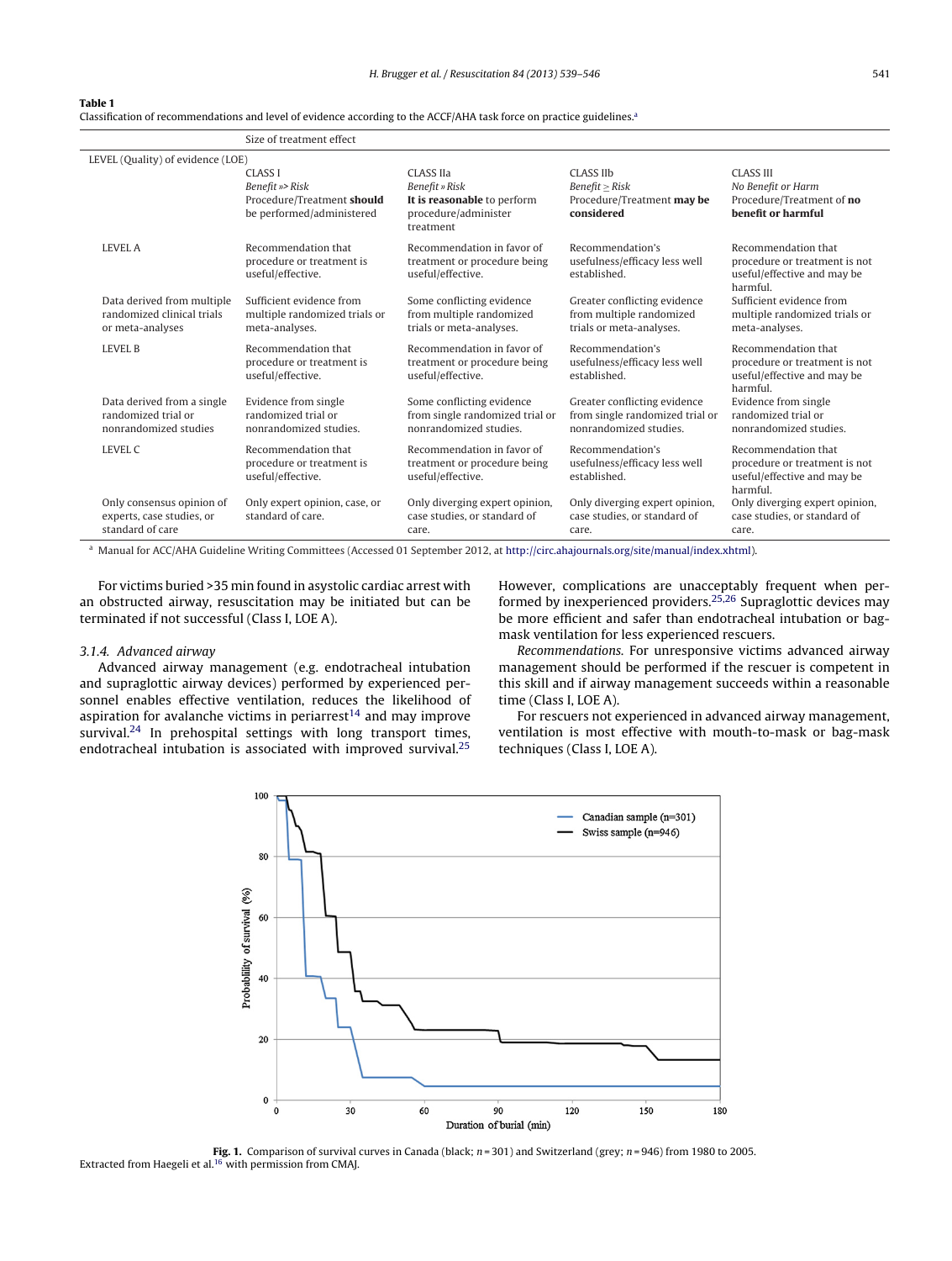

Avalanche management algorithm

**Fig. 2.** Management of the buried avalanche victim. In all cases gentle extrication and spinal precautions. Where appropriate core temperature and ECG monitoring, oxygen, insulation, heat packs on trunk; 0.9% NaCl and/or 5% glucose only if an intravenous or intraosseous line can be established within a few minutes; specific trauma care as indicated. <sup>0</sup>Clinicians may consider withholding resuscitation at the scene if it increases risk to the rescue team or if the victim is lethally injured or completely frozen. 1If duration of burial is unknown core temperature may substitute. 2Initiate standard ALS including ventilations and chest compressions as indicated. Resuscitation may be terminated in normothermic patients if ALS is not successful after 20 min. Transport victims with concern of respiratory (e.g. pulmonary oedema) or other-system injury to the most appropriate medical centre. 3Hospital capable of advanced external or core rewarming. Patients who present with cardiac instability (ventricular arrhythmias, systolic blood pressure <90 mm Hg) or core-temperature <28 ◦C should be transported towards ECC rewarming. Defibrillation beyond three attempts may be delayed until core-temperature >30 ◦C. \* If direct transport to ECC rewarming is practical, the nearest ED can be bypassed. If K+ at hospital admission exceeds 12 mmol L−1, consider stopping resuscitation (after excluding crush injuries and consideration of the use of depolarizing paralytics); in an adult with K+ 8–12 mmol L−<sup>1</sup> and other factors consistent with non-survival, termination of resuscitation should be considered. ALS, Advanced Life Support; ED, Emergency Department; ICU, Intensive Care Unit; ECC, extracorporeal circulation.

For a potential survivor with a failed airway, hospital transfer should be hastened with early alert of appropriate support (Class I, LOE C).

#### 3.1.5. Transport

Post-resuscitation care including therapeutic hypothermia is integral to improving survival.25,26 Mechanical chest compression devices improve rescuer safety and reduce manual energy expenditure and may improve outcome during transport.<sup>26</sup> Delayed onset of pulmonary oedema has been reported in avalanche victims with vital signs after short burials.<sup>27</sup>

Recommendations. If resuscitation is successful or terminationof-CPR criteria are not met (see Termination of CPR) victims should be transported to the nearest hospital, preferably one with intensive care services (Class IIa, LOE C).

Mechanical chest compression devices and therapeutic hypothermia may be considered for prolonged transports (Class IIb, LOE B).

If victims present with signs or concern of respiratory or other system injury they should be transported to the nearest emergency department for advanced assessment and observation (Class I, LOE C).

#### 3.2. Trauma

Trauma was the principal cause of death in 23.5% (48/204) of fatalities in western Canada,<sup>16</sup> 5.5% (2/36) in Austria<sup>19</sup> and 5.4%  $(3/56)$  in Utah.<sup>20</sup> However, in the Canadian sample major trauma, i.e. injury severity score (ISS) >15, was additionally found in 13.0% (12/92) of autopsied "asphyxia" fatalities. Chest trauma represented 45.8% (11/24) of single-system injuries; 52.1% (25/48) were found on the surface or not critically buried.<sup>16</sup> In the Austrian sample 8.6% (9/105) of fatality cases had an ISS score >13 although only 5.5% (2/36) were ascribed to trauma; the two trauma fatalities were fracture-dislocations of the cervical spine.<sup>19</sup> Similarly, in the Utah sample trauma was associated with asphyxia in 8.9% (5/56) of fatalities in addition to the 5.4% (3/56) ascribed to trauma alone; autopsies found head, abdominal and limb injuries to be common.20 Differing rates are dependent on topographical factors (e.g. open versus forested terrain).16

#### 3.2.1. On-site management

Current resuscitation guidelines emphasize spinal stabilization, chest decompression for tension pneumothorax, haemorrhage control, prompt evacuation to definitive care and consideration of permissive hypotension in the resuscitation of shock.<sup>13,14</sup> Tourniquets are life-saving in exsanguinating limb injuries.<sup>28</sup> In traumatic cardiac arrest survival is approximately 5.6% and prolonged CPR >16 min is associated with a poor outcome.<sup>13</sup> In severe head trauma outcomes are improved with early intubation and normoventilation while hypo- and hyperventilation result in poorer outcome.29

Recommendations. Rescuers should provide adequate spinal stabilization throughout extrication, on-scene management and transport (Class I, LOE C).

Trauma measures include splinting, insulation and analgesia (Class I, LOE C).

Clinical teams should be skilled and equipped for thoracostomy, tourniquet application, intravenous or intraosseous cannulation with controlled fluid infusion in shock or for medication administration, advanced airway management, cricothyrotomy and antibiotics for open fractures (Class IIa, LOE B).

CPR should be initiated for traumatic cardiopulmonary arrest while searching for and managing treatable causes (Class I, LOE B).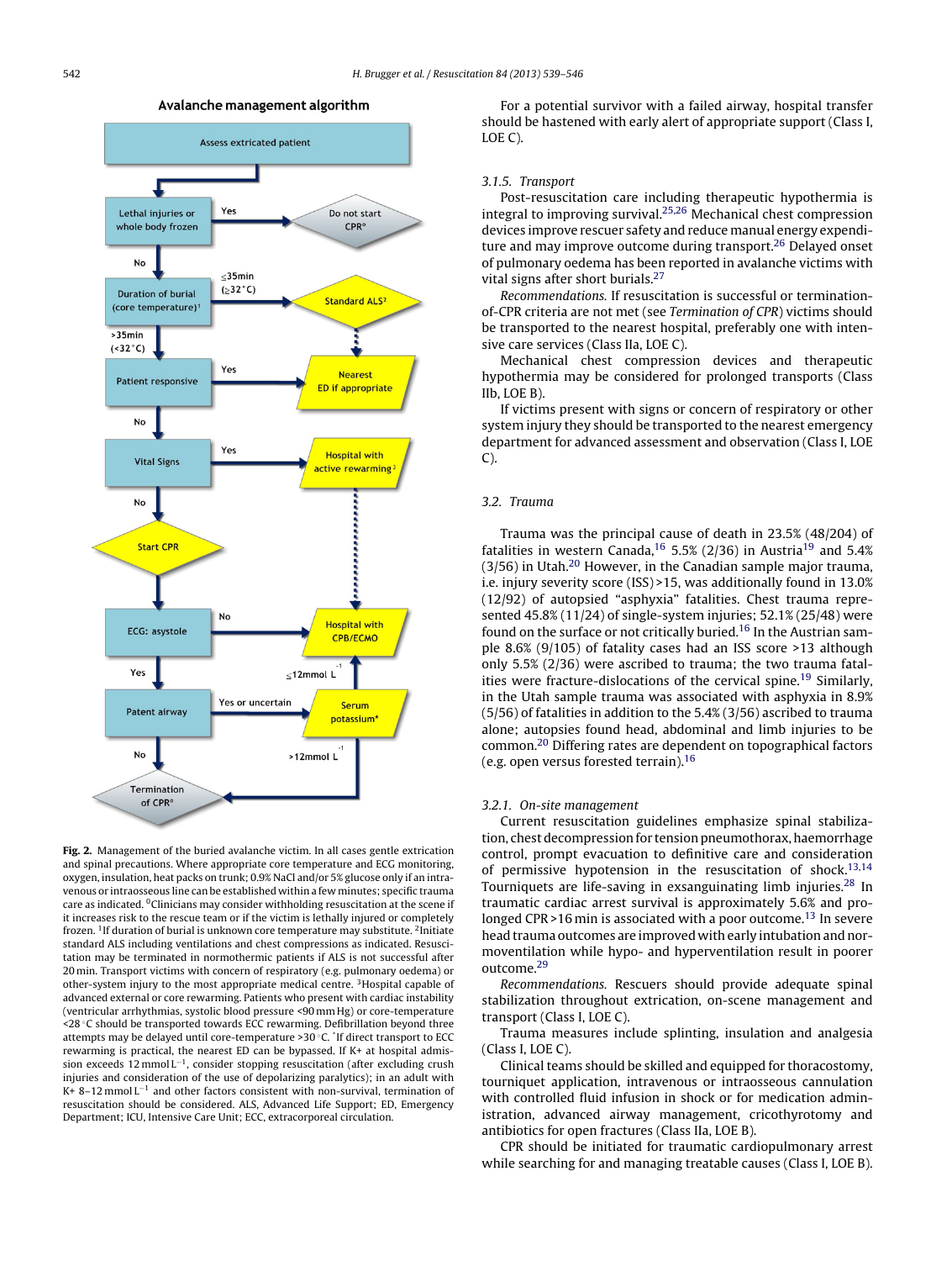Delay of transport for on-site management should be as short as possible; direct transport to a dedicated trauma centre is preferred (Class I, LOE C).

# 3.3. Hypothermia

Hypothermia is commonly diagnosed clinically inavalanche victims. A systematic review of five retrospective case series found that hypothermic cardiac arrest is survivable if associated with a patent airway.12 Hypothermia is rarely listed as the principal cause of death as post-mortem signs are limited and asphyxia and trauma are frequently concomitant.16 At low core-temperatures the brain tolerates cardio-circulatory arrest >5 min without permanent damage.9,30,31

# 3.3.1. Cooling rate

The cooling rate during burial is variable but may be accelerated by light clothing, sweating and exhaustion. Hypercapnia and hypoxia may increase cooling rate.23,32 This combination has been termed the "triple H syndrome,"18 although the interactions are not elucidated. A maximum cooling rate of 9 ◦C h−<sup>1</sup> was found during a burial of 100 min,<sup>31</sup> while lesser cooling rates have been reported in other case series and reports<sup>33-35</sup> and in experimental human<sup>36</sup> and animal studies.<sup>23</sup> At the maximum rate of 9 °C h<sup>-1</sup> a minimum time of 35 min is required for the core-temperature to drop <32 ◦C and it is therefore concluded that the presence of a patent airway is essential for survival in any victim with a core-temperature <32 ◦C.12–14

Recommendations. (See Table 2 for the management of victims at different stages of hypothermia and Fig. 2 for the management of avalanche victims.)

For victims in cardiac arrest with a core-temperature <32 ◦C and a patent or unknown airway initiate resuscitation (Class I, LOE A).

For victims in asystolic cardiac arrest with a core-temperature  $\leq$ 32 °C and an obstructed airway, presume asphyxia and withhold resuscitation (Class I, LOE A).

#### 3.3.2. Rescue collapse

Collapse of hypothermic avalanche victims during rescue is associated with lethal arrhythmias, according to case reports.<sup>31,35</sup> Mechanical stimulation has been shown to produce lethal arrhythmias in a porcine model of hypothermia.37 A core-temperature of 32  $\degree$ C is considered the threshold for ventricular fibrillation.<sup>38</sup>

Recommendations. ECG monitoring<sup>2</sup> should be applied upon extrication and continued during transport, using maximum amplification if complexes are small (Class I, LOE B).

Mechanical irritation of hypothermic victims should be minimized, avoiding excessive limb extension, rough transport and unnecessary chest compressions (Class I, LOE B).

Transport victims in the horizontal position (Class I, LOE C).

# 3.3.3. Core-temperature

Accidental hypothermia has been defined as "an unintentional reduction in core-temperature <35 ◦C."13,15,38 Hypothermia may be staged using the "Swiss staging" system (based on clinical findings as well as core temperatures),<sup>13,15,39</sup> which corresponds with the system of Danzl.<sup>38</sup> Hypothermia is often combined with asphyxia and trauma, rendering clinical signs unreliable. Oesophageal temperatures are more reliable than other temperatures<sup>40</sup> and are recommended in intubated patients.<sup>13,38,41</sup> Alternatively, epitympanic temperatures are reasonably accurate in the non-intubated patient not in cardiac arrest, given a non-obstructed ear canal and correct application including insulation from cold  $air<sub>10,42</sub>$  In a cold environment only thermistor-based, not infrared-based, epitympanic thermometers correlate well with core-temperature.42 In human studies epitympanic, brain and bladder temperatures correlated well,<sup>43</sup> while rectal temperatures lagged behind oesophageal temperatures during rewarming.<sup>36,40</sup>

Recommendations. Don't rely on clinical hypothermia staging alone when asphyxia and/or trauma occur (Class I, LOE C).

Obtain core-temperatures when hypothermia has management significance, with an oesophageal probe in the intubated or epitympanic thermistor probe in the non-intubated victim (Class I, LOE B).

Rectal temperature may be used to gauge hypothermia initially (Class IIa, LOE B).

# 3.3.4. Insulation

Afterdrop refers to continued decline in temperature after removal from cold. All guidelines recommend insulation from further cooling and most recommend removal of wet clothing, 4,11,15,38 which may however increase heat loss in a cold, windy environment. Manikin studies found that increasing insulation over wet clothing produced a similar reduction in heat loss compared to removing clothing44 and that a windproof outer wrap over the insulation assembly is necessary.45

Recommendations. Hypothermic victims should be insulated against further heat loss with dry, low-conductivity, whole-body assemblies covered in a windproof and water-resistant outer shell<sup>3</sup> (Class I, LOE B).

Remove wet clothing only if the victim can be insulated effectively; cut clothing cautiously if victim has a hypothermia staging of moderate or worse (Class I, LOE C).

## 3.3.5. Out-of-hospital rewarming

Applying heat packs may improve comfort although coretemperature may not be increased.46 Warmed humidified oxygen provides limited benefit.13,14 Warmed infused fluids provide only minimal contribution to rewarming, with a hypothetical rise of 0.3 °C L<sup>-1</sup> of 40 °C fluid,<sup>47</sup> and are difficult to keep warm in the field.

Recommendations. Apply safe heat sources such as covered chemical heat packs to the trunk (Class IIb, LOE B).

Maintain infusate at 38–42 ◦C (Class IIb, LOE B).

# 3.3.6. Oxygen

Adequate oxygenation may help reduce the risk of post-rescue collapse as it is known to improve myocardial stability.<sup>38</sup> Pulseoximetry is inaccurate with cold exposure due to peripheral vasoconstriction as well as device malfunction, high altitude and bright ambient light.48

Recommendations. Apply supplemental oxygen to significantly hypothermic victims (Class IIb, LOE C).

Pulse-oximetry may be unreliable (Class IIb, LOE B).

#### 3.3.7. Advanced airway

Advanced airway placement provides oxygenation and airway protection from aspiration and is low risk for triggering malignant arrhythmias.<sup>49</sup> Depolarizing neuromuscular paralytics (e.g. succinylcholine) may increase the serum potassium level and affect subsequent decisions.

Recommendation. Consider the impact of depolarizing paralytics on serum potassium if the latter is planned for resuscitation or advanced rewarming decisions (Class I, LOE B).

<sup>2</sup> ECG monitoring may be performed with a monitor-defibrillator or an AED. AED monitoring is best with a device that has a monitor window.

 $3$  These may be purpose-built rescue bags with insulated hoods, or assemblies of blankets enclosed in aluminium foil combined with head protection.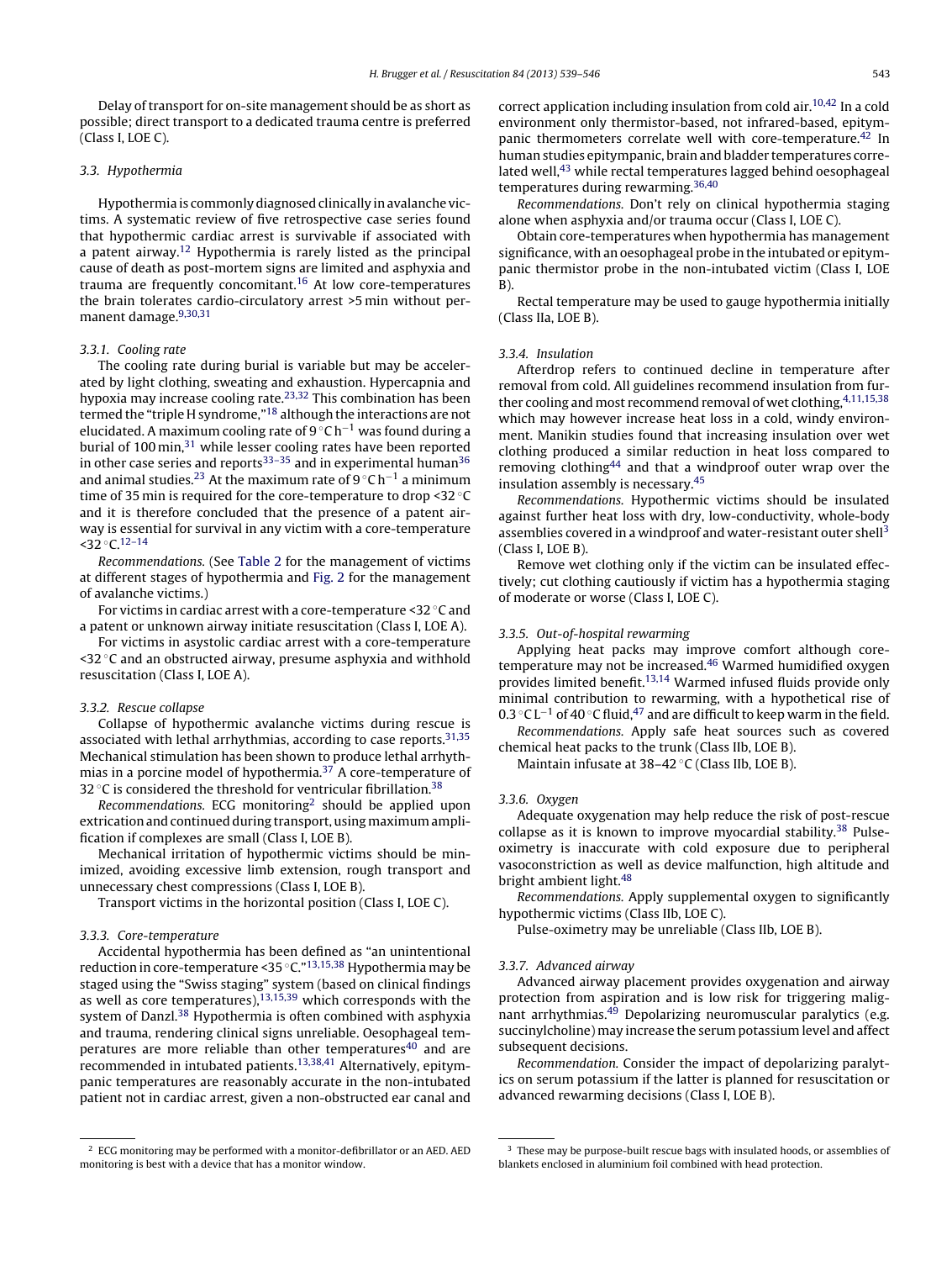# **Table 2**

Staging and management of hypothermic avalanche victims.

| <b>CT</b>                 | Swiss staging <sup>a</sup>                                      | Danzl <sup>b</sup>                           | Treatment                                                                                                                                                                                                                                                               | Transfer                                                                                                               |
|---------------------------|-----------------------------------------------------------------|----------------------------------------------|-------------------------------------------------------------------------------------------------------------------------------------------------------------------------------------------------------------------------------------------------------------------------|------------------------------------------------------------------------------------------------------------------------|
| $35-32$ °C                | Hypothermia I:<br>conscious, shivering                          | Mild hypothermia                             | • Move actively<br>$\bullet$ Drink warm, sweetened fluids <sup>c</sup><br>• Insulation                                                                                                                                                                                  | Nearest ED                                                                                                             |
| $32-28$ °C                | Hypothermia II:<br>impaired consciousness, without<br>shivering | Moderate hypothermia                         | • Gently extricate and immobilize horizontally<br>• Continuously monitor with ECG and core<br>temperature<br>• Full body insulation<br>• Apply chemical heat packs to trunk<br>• Administer oxygen<br>• Place iv or io line, without considerably<br>delaying transport | Stable circulation: hospital<br>with active rewarming<br>facilities<br>Unstable circulation: hospital<br>with ECMO/CPB |
| $28-24$ °C                | Hypothermia III:<br>unconscious                                 | Severe hypothermia                           | Additionally -<br>• Protect upper airway: Recovery position or if<br>reasonable advanced airway management<br>• Try to avoid depolarizing paralytic agents<br>• Withhold or carefully dose drugs (slow<br>metabolism!)                                                  | Stable circulation: hospital<br>with active rewarming<br>facilities<br>Unstable circulation: hospital<br>with ECMO/CPB |
| $\leq$ 24 °C <sup>d</sup> | Hypothermia IV:<br>no vital signs                               | Severe and profound<br>$(<20°C)$ hypothermia | Additionally -<br>• Standard CPR<br>• Avoid excessive defibrillation attempts                                                                                                                                                                                           | Hospital with ECMO/CPB                                                                                                 |

<sup>a</sup> Durrer et al.<sup>39</sup> This Swiss staging system was adopted by the 2010 ERC Guidelines for Resuscitation. The clinical signs in the Swiss staging system reflect the effect of hypothermia only. Considering that consciousness can be impaired by asphyxia and trauma, core temperature measurement is necessary to assess the severity of hypothermia.13

b Danzl.<sup>38</sup>

 $c$  If transport delayed >2 h and no signs of trauma that would necessitate anaesthesia.

<sup>d</sup> 13.7 ◦C is the lowest core temperature recorded in a survivor of accidental hypothermia.

ALS, advanced life support; CT, core temperature; ECMO/CPB, extracorporeal rewarming/cardiopulmonary bypass; ED, emergency department.

# 3.3.8. CPR

In severely hypothermic patients respirations and pulse may be indistinct.

Recommendations. Check carefully for vital signs and ECG activity for up to 1 min (Class IIb, LOE C).

Initiate CPR if signs of life are absent at standard BLS rates (Class IIa, LOE B).

#### 3.3.9. Defibrillation

Defibrillation of severely hypothermic patients (<28 ◦C) presenting with ventricular fibrillation is unsuccessful in most cases, though defibrillation thresholds vary individually and successful defibrillation with core-temperatures as low as  $25.6 °C$  has been reported.<sup>50</sup> Due to the paucity of animal and human studies and conflicting results, experts disagree on the application of defibrillation with core-temperatures <30 $\degree$ C.<sup>13,14</sup> The 2010 ERCguidelines13 recommend a maximum of three defibrillations at  $\leq$ 30 °C while the 2010 AHA-guidelines<sup>14</sup> recommend standard defibrillation while rewarming.

Recommendations. Use standard defibrillations when indicated, regardless of core-temperature; repetitions beyond three attempts may be delayed until core-temperature >30 ◦C and should be avoided if they cause interruption of CPR and/or transport to rewarming (see Transport) (Class IIa, LOE B).

# 3.3.10. ALS medications

Similar to defibrillation, experts disagree on the effectiveness of advanced life support (ALS) drug therapy with core-temperatures <30 $\degree$ C.<sup>13,14</sup> The 2010 ERC-guidelines<sup>13</sup> recommend no ALS drugs, while the 2010 AHA-guidelines<sup>14</sup> allow vasopressors in cardiac arrest. Vasopressors may induce arrhythmias and increase risk of frostbite. Drug metabolism is decreased with low coretemperature.<sup>51</sup>

Recommendation. It may be reasonable to consider vasopressors concurrently with rewarming strategies (Class IIb, LOE B).

# 3.3.11. Transport

For hypothermic victims with a perfusing rhythm, active external rewarming such as forced-air rewarming is successful.<sup>13,14,38</sup> For severely hypothermic victims in cardiac arrest, extracorporeal rewarming resulted in return of spontaneous circulation (ROSC) in 23 of 186 and survival to hospital discharge in 8 of 186 avalanche victims examined in a systematic review of seven case series and reports.<sup>12</sup> Complications after extracorporeal rewarming commonly include pulmonary oedema, 31,52 which may explain improved survival with extracorporeal membrane oxygenation (ECMO) compared to cardiopulmonary bypass (CPB).<sup>52</sup>

Recommendations. For victims with core-temperature <32 ◦C but no cardiac instability, i.e. systolic blood pressure ≥90 mmHg and no ventricular arrhythmias, and core-temperature >28 ◦C, transport to the nearest appropriate hospital for active external and minimally invasive rewarming (i.e. warm environment; chemical, electrical, or forced air heating packs or blankets; warm iv-fluids) is recommended15 (Class I, LOE B).

Hypothermic victims with a patent or unknown airway, with cardiac instability or a core-temperature <28 ◦C, or in cardiac arrest, should be transported to a centre with ECMO or CPB; if ECMO/CPB is not available transport to an appropriate hospital for alternative active internal rewarming (e.g. thoracic lavage) with continued CPR is recommended (Class I, LOE B).

Notify the ECMO/CPB centre before departure (Class IIa, LOE C).

#### 3.3.12. Serum potassium

Serum potassium was predictive of survival for hypothermic cardiac arrest victims in a systematic review of prognostic factors in avalanche resuscitation,<sup>12</sup> with higher levels and poorer survival in asphyxiated victims. The highest admission serum potassium with ROSC was 8 mmol L<sup>-1</sup>,<sup>8</sup> while the highest level with survival was 6.4 mmol L<sup>-1</sup>.<sup>33</sup> In accidental hypothermia of any origin the highest admission potassium of a survivor was 11.8 mmol L−<sup>1</sup> in a 31-month-old child exposed to freezing weather.<sup>53</sup>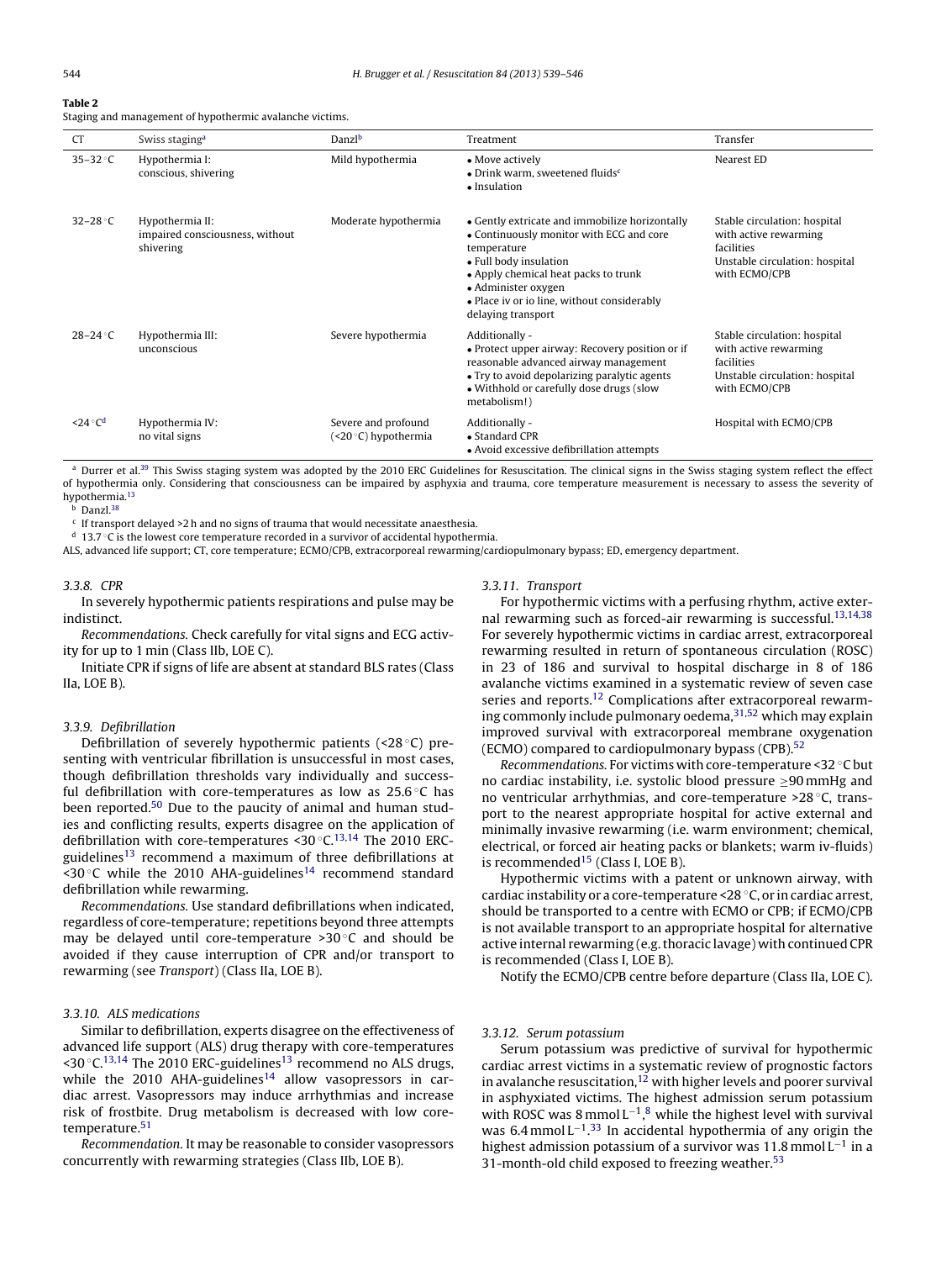Recommendations. For hypothermic victims in asystolic cardiac arrest where duration of burial or airway patency is unknown or where a decision for prolonged resuscitation or long transport to a centre for ECMO/CPB needs confirmation, a serum potassium <8 mmol L−<sup>1</sup> would indicate continued action, >12 mmol L−<sup>1</sup> would indicate termination of resuscitation and 8–12 mmol  $L^{-1}$  in an adult victim should be considered with other factors (Class I, LOE A).

#### 3.3.13. Prognosis

Asphyxia markedly reduces survival in hypothermic cardiac arrest despite extracorporeal rewarming. $6-8,52$  The lowest core-temperature reported to date for a survivor of accidental hypothermia is 13.7 $\degree$ C in a victim trapped in a waterfall gully<sup>30</sup> and 19  $\degree$ C in a victim of avalanche burial.<sup>5</sup>

Recommendation. Victims of hypothermic cardiac arrest found with a patent or unknown airway and who are otherwise deemed possible survivors should be resuscitated until rewarmed to a coretemperature >32 °C before a final decision is made (Class I, LOE  $C$ ).

#### 3.4. General measures

#### 3.4.1. Oral fluids

Two Cochrane Systematic Reviews and the practice guideline of the American Society of Anesthesiologists found no evidence of adverse effects from clear fluids up to 2 h prior to surgery in otherwise healthy patients with no abnormal risk of regurgitation or aspiration.54

Recommendations. Alert victims not requiring sedation or anaesthesia within 2 h may drink warmed, clear, calorie-containing, non-alcoholic, non-caffeinated fluids to sustain hydration and spontaneous rewarming (Class IIb, LOE B).

# 3.4.2. Activity

Recommendation. Alert mildly hypothermic victims (35–32 ◦C) may exercise to rewarm (Class IIa, LOE C).

## 3.4.3. Organized rescue

Recommendations. Organized rescue teams should mobilize promptly, ideally by helicopter, and should include clinicians skilled in mountain emergency medicine and be staffed according to the number of buried victims (Class IIa, LOE C).

Dogs and handlers may accompany organized rescue teams to find completely buried victims. Once all victims have been located there is no use for dogs and handlers (Class IIa, LOE C).

All staff should have appropriate safety equipment, especially avalanche transceivers and airbags (Class I, LOE B).

Medical equipment should include core-temperature and ECG monitor/defibrillator devices and appropriate medications; all instruments should be insulated and have fully-charged batteries (Class I, LOE B).

The potential risk to the rescuers must be evaluated, taking less risk after longer burials (Class IIb, LOE C).

# 3.4.4. Triage

A multiple casualty incident may initially overwhelm rescuers, and limited resources should be allocated to those most likely to survive<sup>55</sup>

Recommendations. When resources are overwhelmed by multiple victims in cardiac arrest priority should be given to those with a cardiac rhythm, a higher core-temperature and other favourable factors (Class IIb, LOE B).

#### 3.5. Termination of CPR

The very poor survival of patients suffering prehospital normothermic asystolic cardiac arrest has resulted in validated EMS termination-of-resuscitation rules that have been incorporated into a guideline for mountain rescue (Class IIb, LOE C).<sup>56</sup>

Recommendations. Resuscitation may be terminated (or withheld) when rescuer safety is unacceptably high, lethal injuries such as decapitation or truncal transection have occurred, the body is completely frozen, a valid do-not-resuscitate order exists, or limitations in transport or other logistics render resuscitation futile (Class I, LOE C).

Resuscitation may be terminated in unwitnessed cardiac arrest when, after 20 min of resuscitation, there has been no ROSC with no shock advised by AED or only asystole seen on ECG with no hypothermia or other special circumstance warranting extended CPR (Class IIa, LOE A).

## **4. Conclusions**

The algorithm for the management of avalanche victims is shown in Fig. 2. If lethal injuries are excluded and the body is not frozen, the rescue strategy is governed by the duration of snow burial and, if not available, by the victim's core-temperature. If burial time ≤35 min (or core-temperature ≥32 ◦C) rapid extrication and standard ALS is important. If burial time >35 min and core-temperature <32 ◦C, treatment of hypothermia including gentle extrication, full body insulation, ECG and core-temperature monitoring is recommended, as well as advanced airway management if appropriate. Unresponsive patients presenting with vital signs should be transported to a hospital capable of active external and minimally invasive rewarming such as forced air rewarming. Patients with cardiac instability or in cardiac arrest (with a patent airway) should be transported with uninterrupted CPR to an ECMO/CPB rewarming centre. Management should include spinal precautions and other trauma care as indicated.

# **Conflicts of interest statement**

None of the authors have a commercial or industrial conflict of interest. H.B., J.B., B.D., P.P. and K.Z. have published on hypothermia. H.B. receives support as the head of the Institute of Mountain Emergency Medicine, EURAC research.

# **Acknowledgements**

The following ICAR MEDCOM members approved these recommendations at meetings in Longyearbyan (Norway) and Åre (Sweden): Gege Agazzi (Italy); Borislav Aleraj (Croatia); Jeff Boyd (Canada); Bruce Brink (Canada); Douglas Brown (Canada); Hermann Brugger (Italy); Perilif Eduinsson (Sweden); Tore Dahlberg (Norway); John Ellerton (Vice-President, United Kindom); Fidel Elsensohn (President, Austria); Herbert Forster (Germany); Nicole Gantner-Vogt (Principality of Liechtenstein); Andrzod Gorka (Poland); Martin Ivanov (Bulgaria); Alex Kottmann (Switzerland); Xavier Ledoux (France); Volker Lischke (Germany); Mario Milani (Italy); Maria Mizuskovic (Montenegro); Josè Ramòn Morandeira (Spain); Wokiech Moskal (Poland); Maria Antonia Nerin (Spain); Marie Nordgren (Sweden); Einar Ornarnarrson (Iceland); Noriyoshi Ohashi (Japan); Kazue Oshiro (Japan); Peter Paal (Austria); Oliver Reisten (Switzerland); Erik Sandstrom (Sweden); Frederik Sederkuist (Sweden); Haris Sinifakoulis (Greece); Sven Christjar Skaiaa (Norway); Inigo Soteras (Spain); Giacomo Strapazzon (Italy); Günther Sumann (Austria); Oleg Tcholakov (Bulgaria); David Tingay (Australia); Iztok Tomazin (Slovenia); Heidi Vigerust (Norway);